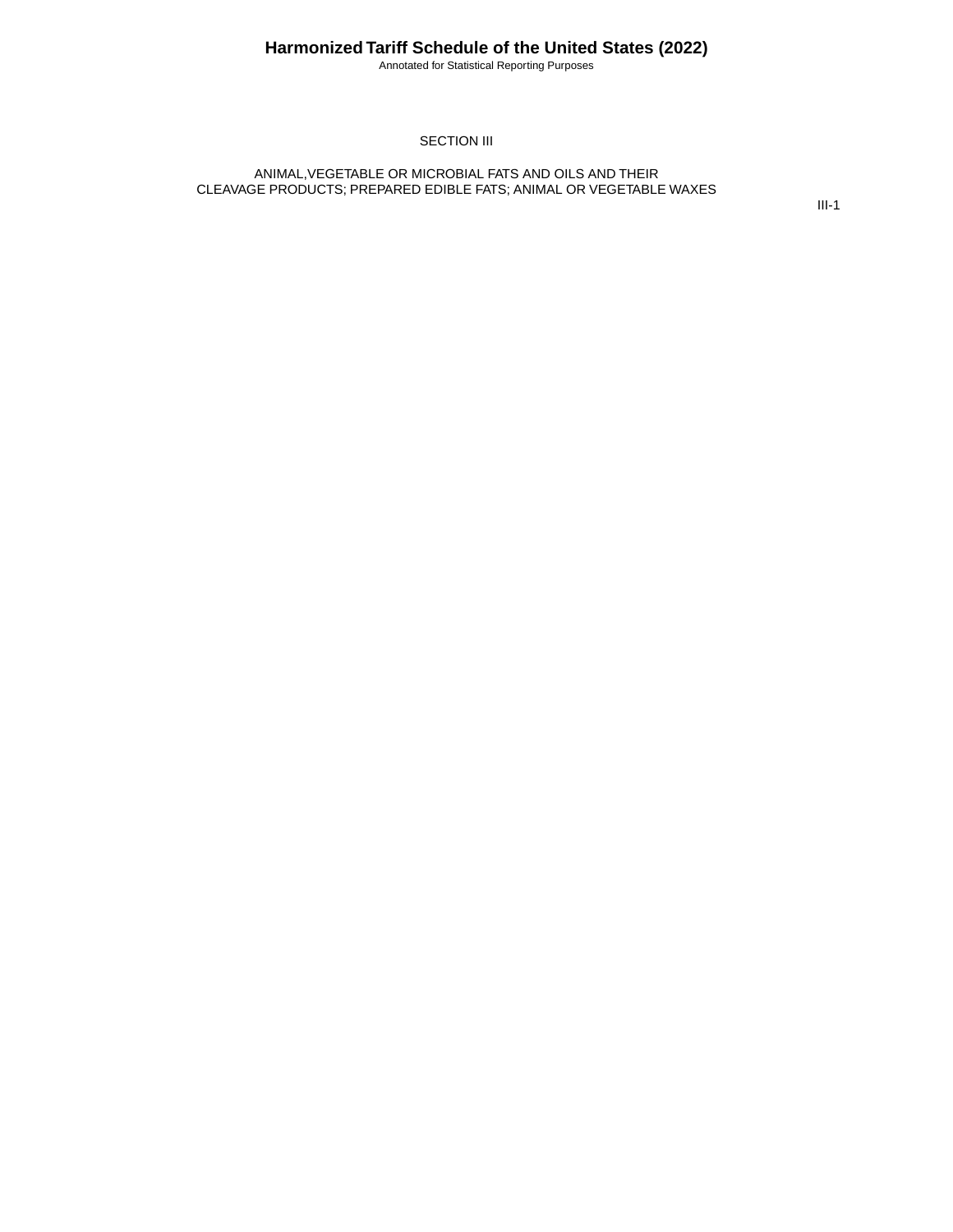Annotated for Statistical Reporting Purposes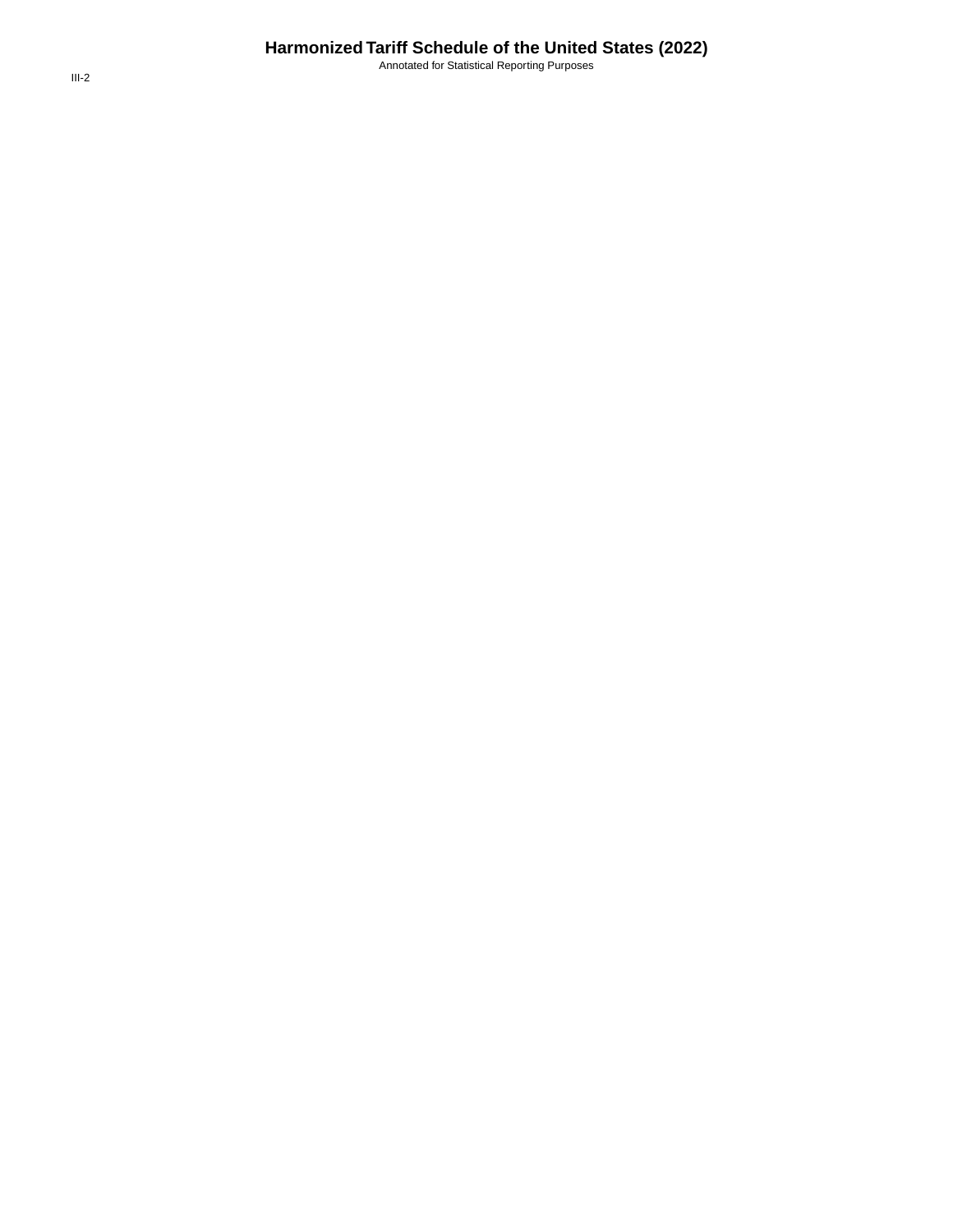Annotated for Statistical Reporting Purposes

#### CHAPTER 15

#### ANIMAL,VEGETABLE OR MICROBIAL FATS AND OILS AND THEIR CLEAVAGE PRODUCTS; PREPARED EDIBLE FATS; ANIMAL OR VEGETABLE WAXES

#### Notes

III 15-1

- 1. This chapter does not cover:
	- (a) Pig fat or poultry fat, of heading 0209;
	- (b) Cocoa butter, fat or oil (heading 1804);
	- (c) Edible preparations containing by weight more than 15 percent of the products of heading 0405 (generally chapter 21);
	- (d) Greaves (heading 2301) or residues of headings 2304 to 2306;
	- (e) Fatty acids, prepared waxes, medicaments, paints, varnishes, soap, perfumery, cosmetic or toilet preparations, sulfonated oils or other goods of section VI; or
	- (f) Factice derived from oils (heading 4002).
- 2. Heading 1509 does not apply to oils obtained from olives by solvent extraction (heading 1510).
- 3. Heading 1518 does not cover fats or oils or their fractions, merely denatured, which are to be classified in the heading appropriate to the corresponding undenatured fats and oils and their fractions.
- 4. Soap-stocks, oil foots and dregs, stearin pitch, glycerol pitch and wool grease residues fall in heading 1522.

#### Subheading Notes

- 1. For the purposes of subheading 1509.30, virgin olive oil has a free acidity expressed as oleic acid not exceeding 2.0 g/100 g and can be distinguished from the other virgin olive oil categories according to the characteristics indicated in the Codex Alimentarius Standard 33-1981.
- 2. For the purposes of subheadings 1514.11 and 1514.19, the expression "low erucic acid rape or colza oil" means the fixed oil which has an erucic acid content of less than 2 percent by weight.

#### Additional U.S. Note

1. Products of American fisheries are provided for in chapter 98.

#### **Statistical Notes**

- 1. The unit of quantity "kg cmsc" (kilograms cows' milk solids content) includes all cows milk components other than water.
- 2. For a list of approved standards for "Certified organic", see General Statistical Note 6.

#### Compiler's Note

The provisions of subchapter II of chapter 99 (Miscellaneous Tariff Bills or MTBs), the provisions of the Generalized System of Preferences (GSP) found in General Note 4 and most product exclusions from the additional tariffs on products of China in subchapter III of chapter 99 expired on December 31, 2020. However, no endnotes or footnotes relating to these provisions have been deleted as of the issue date of this edition.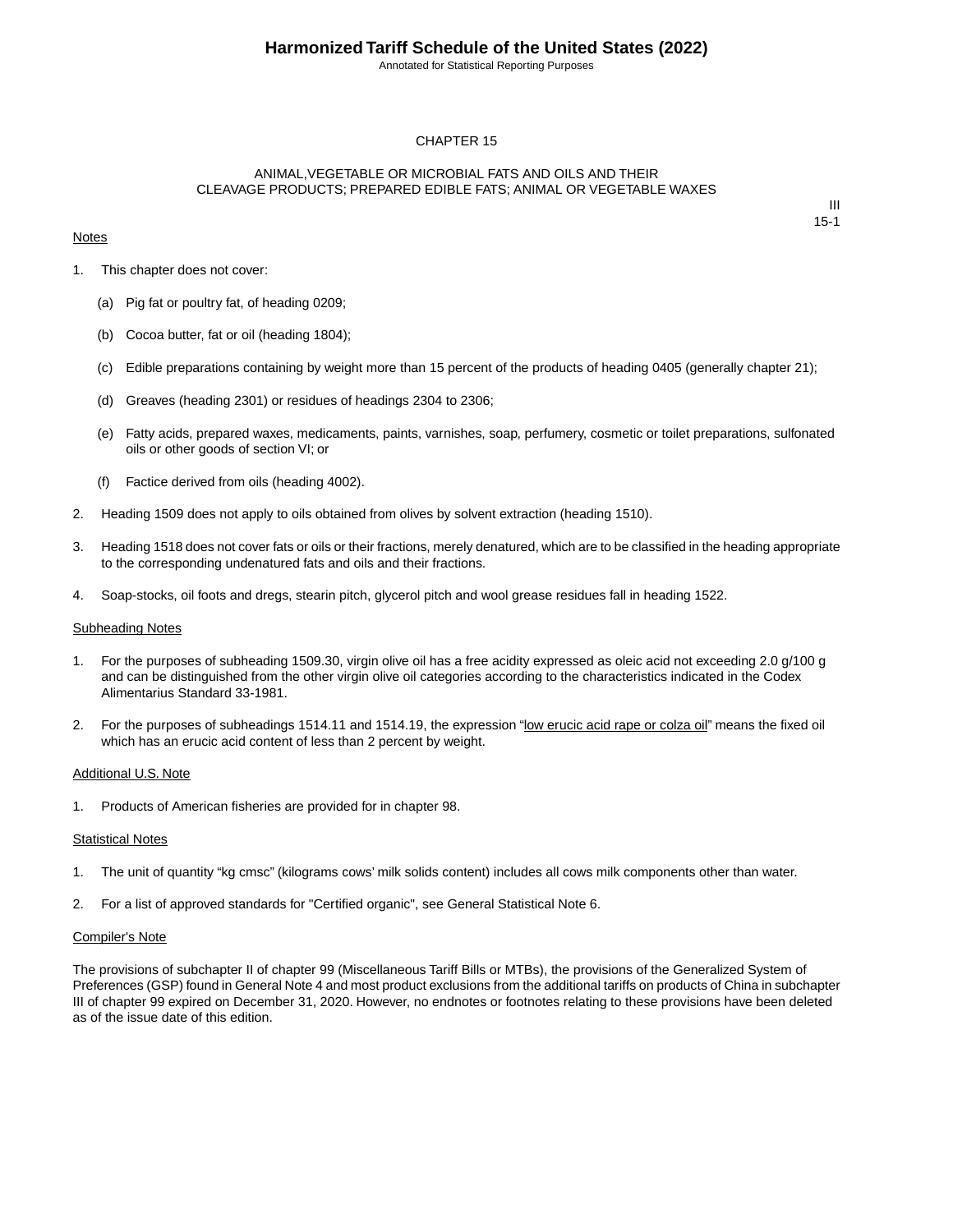Annotated for Statistical Reporting Purposes

| Heading/      | Stat.       |                                                                                 | Unit           |         | Rates of Duty                                                                  |            |
|---------------|-------------|---------------------------------------------------------------------------------|----------------|---------|--------------------------------------------------------------------------------|------------|
| Subheading    | Suf-<br>fix | Article Description                                                             | of<br>Quantity | General | 1<br>Special                                                                   | 2          |
| 1501          |             | Pig fat (including lard) and poultry fat, other than that of heading            |                |         |                                                                                |            |
|               |             | 0209 or 1503:                                                                   |                |         |                                                                                |            |
| 1501.10.00 00 |             |                                                                                 |                |         | Free (A+, AU, BH,<br>CL, CO, D, E, IL,<br>JO, KR, MA, OM,<br>P, PA, PE, S, SG) | $6.6$ ¢/kg |
| 1501.20.00    |             |                                                                                 |                |         | Free (A+, AU, BH,<br>CL, CO, D, E, IL,<br>JO, KR, MA, OM,<br>P, PA, PE, S, SG) | 6.6¢/kg    |
|               | 40          |                                                                                 |                |         |                                                                                |            |
|               | 60          |                                                                                 |                |         |                                                                                |            |
|               | 80          |                                                                                 |                |         |                                                                                |            |
| 1501.90.00 00 |             |                                                                                 |                |         | Free (A+, AU, BH,<br>CL, CO, D, E, IL,<br>JO, KR, MA, OM,<br>P, PA, PE, S, SG) | $6.6$ ¢/kg |
| 1502          |             | Fats of bovine animals, sheep or goats, other than those of                     |                |         |                                                                                |            |
| 1502.10.00    |             | heading 1503:                                                                   |                |         |                                                                                | 7.7¢/kg    |
|               | 20          |                                                                                 |                |         | Free (A+, AU, BH,<br>CL, CO, D, E, IL,<br>JO, KR, MA, OM,<br>P, PA, PE, S, SG) |            |
|               | 40          |                                                                                 |                |         |                                                                                |            |
| 1502.90.00 00 |             |                                                                                 |                |         | Free (A+, AU, BH,<br>CL, CO, D, E, IL,<br>JO, KR, MA, OM,<br>P, PA, PE, S, SG) | 7.7¢/kg    |
|               |             | 1503.00.00 00 Lard stearin, lard oil, oleostearin, oleo-oil and tallow oil, not |                |         | Free (A+, AU, BH,<br>CL, CO, D, E, IL,<br>JO, KR, MA, OM,<br>P, PA, PE, S, SG) | 8.8¢/kg    |
|               |             |                                                                                 |                |         |                                                                                |            |
|               |             |                                                                                 |                |         |                                                                                |            |
|               |             |                                                                                 |                |         |                                                                                |            |
|               |             |                                                                                 |                |         |                                                                                |            |
|               |             |                                                                                 |                |         |                                                                                |            |
|               |             |                                                                                 |                |         |                                                                                |            |
|               |             |                                                                                 |                |         |                                                                                |            |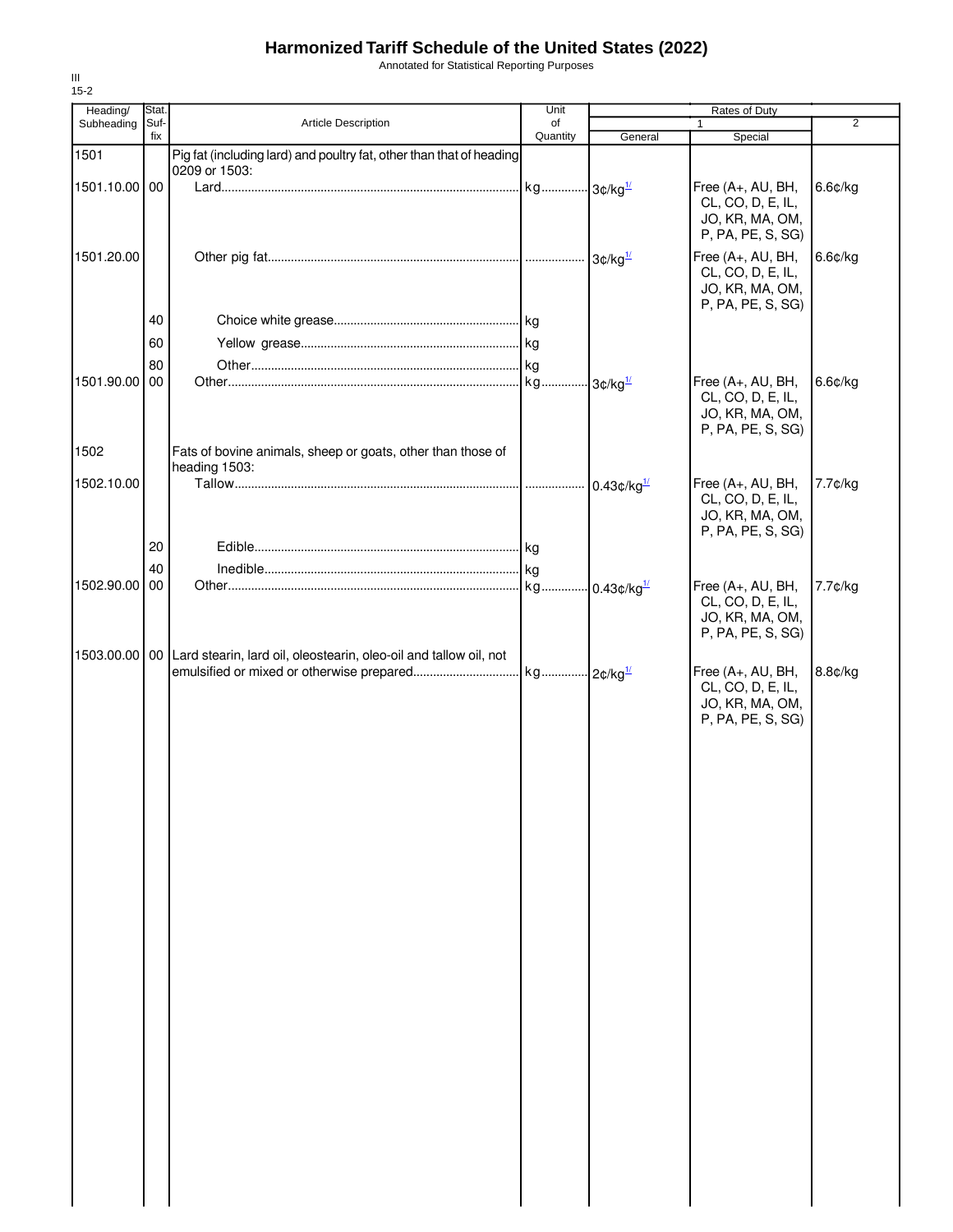Annotated for Statistical Reporting Purposes

| fix<br>Quantity<br>General<br>Special<br>1504<br>Fats and oils and their fractions, of fish or marine mammals,<br>whether or not refined, but not chemically modified:<br>1504.10<br>Fish-liver oils and their fractions:<br>1504.10.20 00<br>Free<br>1504.10.40 00<br>$6.6¢/kg + 10%$<br>Free (A+, AU, BH,<br>CL, CO, D, E, IL,<br>JO, KR, MA, OM,<br>P, PA, PE, S, SG)<br>1504.20<br>Fats and oils and their fractions, of fish, other than liver<br>oils:<br>1504.20.20 00<br>Free<br>1504.20.40 00<br>Free (A, AU, BH, CL, 8¢/kg<br>CO, D, E, IL, JO,<br>KR, MA, OM, P,<br>PA, PE, S, SG)<br>1504.20.60<br>Free (A, AU, BH, CL, $6.6¢/kg + 20%$<br>CO, D, E, IL, JO,<br>KR, MA, OM, P,<br>PA, PE, S, SG)<br>20<br>40<br>Fats and oils and their fractions, of marine mammals $\log$ $1.7 \text{C/kg} + 5\% \frac{1}{2}$<br>1504.30.00 00<br>Free (A, AU, BH, CL, $6.6¢/kg + 20%$<br>CO, D, E, IL, JO,<br>KR, MA, OM, P,<br>PA, PE, S, SG)<br>1505.00<br>Wool grease and fatty substances derived therefrom (including<br>lanolin):<br>1505.00.10 00<br>Free (A, AU, BH, CL, 9.5¢/kg<br>CO, D, E, IL, JO,<br>KR, MA, OM, P,<br>PA, PE, S, SG)<br>1505.00.90 00<br>Free (A, AU, BH, CL, 27%<br>CO, D, E, IL, JO,<br>KR, MA, OM, P,<br>PA, PE, S, SG)<br>1506.00.00   00   Other animal fats and oils and their fractions, whether or not<br>Free (A, AU, BH, CL, 20%<br>CO, D, E, IL, JO,<br>KR, MA, OM, P,<br>PA, PE, S, SG) | Heading/   | Stat. |                     | Unit | Rates of Duty |                |
|---------------------------------------------------------------------------------------------------------------------------------------------------------------------------------------------------------------------------------------------------------------------------------------------------------------------------------------------------------------------------------------------------------------------------------------------------------------------------------------------------------------------------------------------------------------------------------------------------------------------------------------------------------------------------------------------------------------------------------------------------------------------------------------------------------------------------------------------------------------------------------------------------------------------------------------------------------------------------------------------------------------------------------------------------------------------------------------------------------------------------------------------------------------------------------------------------------------------------------------------------------------------------------------------------------------------------------------------------------------------------------------------------------------------------------|------------|-------|---------------------|------|---------------|----------------|
|                                                                                                                                                                                                                                                                                                                                                                                                                                                                                                                                                                                                                                                                                                                                                                                                                                                                                                                                                                                                                                                                                                                                                                                                                                                                                                                                                                                                                                 | Subheading | Suf-  | Article Description | of   | $\mathbf{1}$  | $\overline{2}$ |
|                                                                                                                                                                                                                                                                                                                                                                                                                                                                                                                                                                                                                                                                                                                                                                                                                                                                                                                                                                                                                                                                                                                                                                                                                                                                                                                                                                                                                                 |            |       |                     |      |               |                |
|                                                                                                                                                                                                                                                                                                                                                                                                                                                                                                                                                                                                                                                                                                                                                                                                                                                                                                                                                                                                                                                                                                                                                                                                                                                                                                                                                                                                                                 |            |       |                     |      |               |                |
|                                                                                                                                                                                                                                                                                                                                                                                                                                                                                                                                                                                                                                                                                                                                                                                                                                                                                                                                                                                                                                                                                                                                                                                                                                                                                                                                                                                                                                 |            |       |                     |      |               |                |
|                                                                                                                                                                                                                                                                                                                                                                                                                                                                                                                                                                                                                                                                                                                                                                                                                                                                                                                                                                                                                                                                                                                                                                                                                                                                                                                                                                                                                                 |            |       |                     |      |               |                |
|                                                                                                                                                                                                                                                                                                                                                                                                                                                                                                                                                                                                                                                                                                                                                                                                                                                                                                                                                                                                                                                                                                                                                                                                                                                                                                                                                                                                                                 |            |       |                     |      |               |                |
|                                                                                                                                                                                                                                                                                                                                                                                                                                                                                                                                                                                                                                                                                                                                                                                                                                                                                                                                                                                                                                                                                                                                                                                                                                                                                                                                                                                                                                 |            |       |                     |      |               |                |
|                                                                                                                                                                                                                                                                                                                                                                                                                                                                                                                                                                                                                                                                                                                                                                                                                                                                                                                                                                                                                                                                                                                                                                                                                                                                                                                                                                                                                                 |            |       |                     |      |               |                |
|                                                                                                                                                                                                                                                                                                                                                                                                                                                                                                                                                                                                                                                                                                                                                                                                                                                                                                                                                                                                                                                                                                                                                                                                                                                                                                                                                                                                                                 |            |       |                     |      |               |                |
|                                                                                                                                                                                                                                                                                                                                                                                                                                                                                                                                                                                                                                                                                                                                                                                                                                                                                                                                                                                                                                                                                                                                                                                                                                                                                                                                                                                                                                 |            |       |                     |      |               |                |
|                                                                                                                                                                                                                                                                                                                                                                                                                                                                                                                                                                                                                                                                                                                                                                                                                                                                                                                                                                                                                                                                                                                                                                                                                                                                                                                                                                                                                                 |            |       |                     |      |               |                |
|                                                                                                                                                                                                                                                                                                                                                                                                                                                                                                                                                                                                                                                                                                                                                                                                                                                                                                                                                                                                                                                                                                                                                                                                                                                                                                                                                                                                                                 |            |       |                     |      |               |                |
|                                                                                                                                                                                                                                                                                                                                                                                                                                                                                                                                                                                                                                                                                                                                                                                                                                                                                                                                                                                                                                                                                                                                                                                                                                                                                                                                                                                                                                 |            |       |                     |      |               |                |
|                                                                                                                                                                                                                                                                                                                                                                                                                                                                                                                                                                                                                                                                                                                                                                                                                                                                                                                                                                                                                                                                                                                                                                                                                                                                                                                                                                                                                                 |            |       |                     |      |               |                |
|                                                                                                                                                                                                                                                                                                                                                                                                                                                                                                                                                                                                                                                                                                                                                                                                                                                                                                                                                                                                                                                                                                                                                                                                                                                                                                                                                                                                                                 |            |       |                     |      |               |                |
|                                                                                                                                                                                                                                                                                                                                                                                                                                                                                                                                                                                                                                                                                                                                                                                                                                                                                                                                                                                                                                                                                                                                                                                                                                                                                                                                                                                                                                 |            |       |                     |      |               |                |
|                                                                                                                                                                                                                                                                                                                                                                                                                                                                                                                                                                                                                                                                                                                                                                                                                                                                                                                                                                                                                                                                                                                                                                                                                                                                                                                                                                                                                                 |            |       |                     |      |               |                |
|                                                                                                                                                                                                                                                                                                                                                                                                                                                                                                                                                                                                                                                                                                                                                                                                                                                                                                                                                                                                                                                                                                                                                                                                                                                                                                                                                                                                                                 |            |       |                     |      |               |                |
|                                                                                                                                                                                                                                                                                                                                                                                                                                                                                                                                                                                                                                                                                                                                                                                                                                                                                                                                                                                                                                                                                                                                                                                                                                                                                                                                                                                                                                 |            |       |                     |      |               |                |
|                                                                                                                                                                                                                                                                                                                                                                                                                                                                                                                                                                                                                                                                                                                                                                                                                                                                                                                                                                                                                                                                                                                                                                                                                                                                                                                                                                                                                                 |            |       |                     |      |               |                |
|                                                                                                                                                                                                                                                                                                                                                                                                                                                                                                                                                                                                                                                                                                                                                                                                                                                                                                                                                                                                                                                                                                                                                                                                                                                                                                                                                                                                                                 |            |       |                     |      |               |                |
|                                                                                                                                                                                                                                                                                                                                                                                                                                                                                                                                                                                                                                                                                                                                                                                                                                                                                                                                                                                                                                                                                                                                                                                                                                                                                                                                                                                                                                 |            |       |                     |      |               |                |
|                                                                                                                                                                                                                                                                                                                                                                                                                                                                                                                                                                                                                                                                                                                                                                                                                                                                                                                                                                                                                                                                                                                                                                                                                                                                                                                                                                                                                                 |            |       |                     |      |               |                |
|                                                                                                                                                                                                                                                                                                                                                                                                                                                                                                                                                                                                                                                                                                                                                                                                                                                                                                                                                                                                                                                                                                                                                                                                                                                                                                                                                                                                                                 |            |       |                     |      |               |                |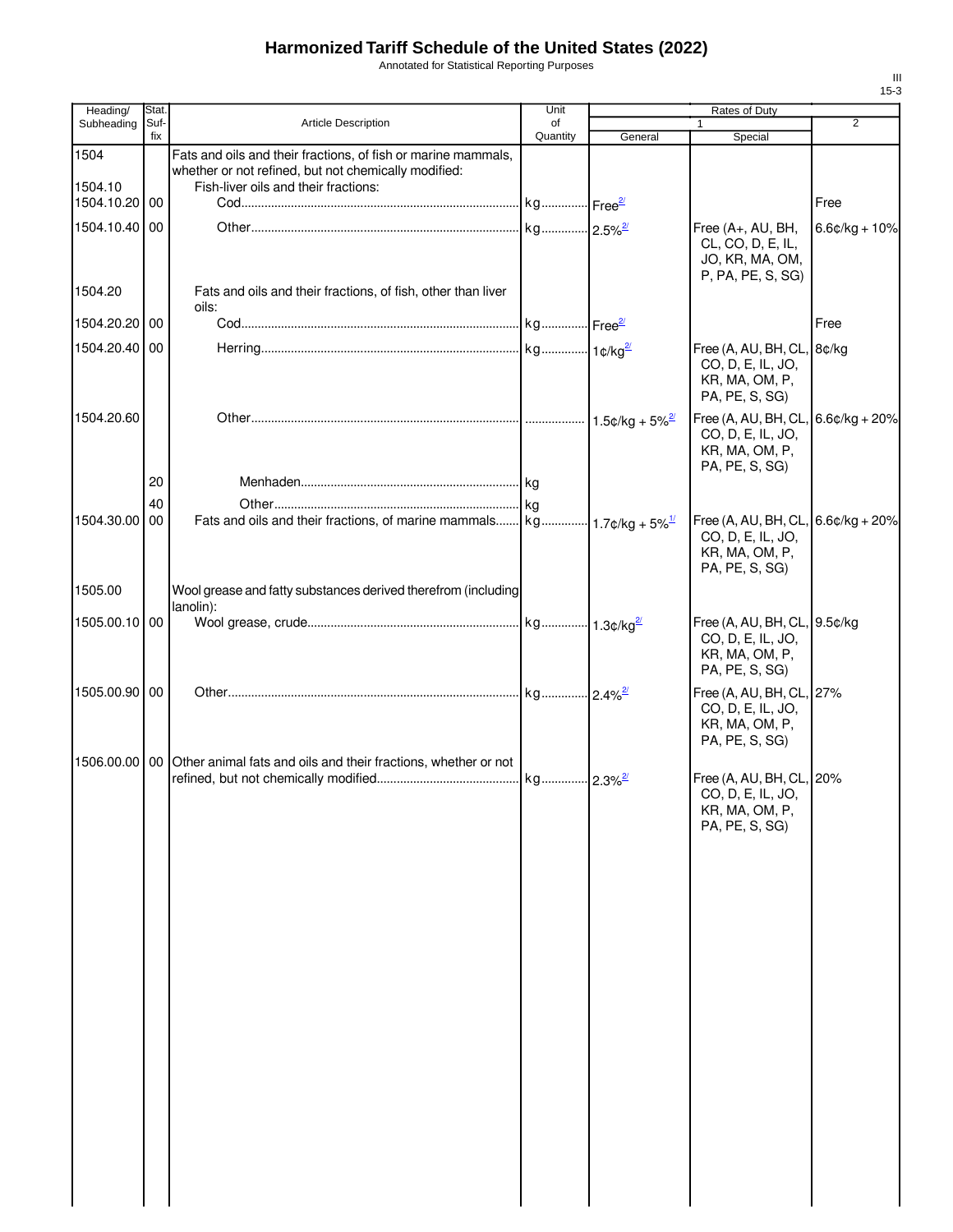Annotated for Statistical Reporting Purposes

| Heading/      | Stat.       |                                                                                                                                 | Unit           |         | Rates of Duty                                                                  |                |
|---------------|-------------|---------------------------------------------------------------------------------------------------------------------------------|----------------|---------|--------------------------------------------------------------------------------|----------------|
| Subheading    | Suf-<br>fix | Article Description                                                                                                             | of<br>Quantity | General | 1<br>Special                                                                   | $\overline{2}$ |
| 1507          |             | Soybean oil and its fractions, whether or not refined, but not                                                                  |                |         |                                                                                |                |
| 1507.10.00 00 |             | chemically modified:                                                                                                            |                |         | Free (A+, AU, BH,<br>CL, CO, D, E, IL,<br>JO, KR, MA, OM,<br>P, PA, PE, S, SG) | 45%            |
| 1507.90       |             | Other:                                                                                                                          |                |         |                                                                                |                |
| 1507.90.20 00 |             | Pharmaceutical Grade meeting FDA requirements for<br>use in intravenous fat emulsions, valued over \$5/kg kg Free <sup>1/</sup> |                |         |                                                                                | 10%            |
| 1507.90.40    |             |                                                                                                                                 |                |         | Free (A+, AU, BH,<br>CL, CO, D, E, IL,<br>JO, KR, MA, OM,<br>P, PA, PE, S, SG) | 45%            |
|               | 20          | Once-refined (subjected to alkali or caustic wash,                                                                              |                |         |                                                                                |                |
|               | 40          | Other (fully refined, washed, bleached or                                                                                       |                |         |                                                                                |                |
| 1508          |             | Peanut (ground-nut) oil and its fractions, whether or not refined,<br>but not chemically modified:                              |                |         |                                                                                |                |
| 1508.10.00 00 |             |                                                                                                                                 |                |         | Free (A+, AU, BH,<br>CL, CO, D, E, IL,<br>JO, KR, MA, OM,<br>P, PA, PE, S, SG) | 8.8¢/kg        |
| 1508.90.00 00 |             |                                                                                                                                 |                |         | Free (A+, AU, BH,<br>CL, CO, D, E, IL,<br>JO, KR, MA, OM,<br>P, PA, PE, S, SG) | 8.8¢/kg        |
|               |             |                                                                                                                                 |                |         |                                                                                |                |
|               |             |                                                                                                                                 |                |         |                                                                                |                |
|               |             |                                                                                                                                 |                |         |                                                                                |                |
|               |             |                                                                                                                                 |                |         |                                                                                |                |
|               |             |                                                                                                                                 |                |         |                                                                                |                |
|               |             |                                                                                                                                 |                |         |                                                                                |                |
|               |             |                                                                                                                                 |                |         |                                                                                |                |
|               |             |                                                                                                                                 |                |         |                                                                                |                |
|               |             |                                                                                                                                 |                |         |                                                                                |                |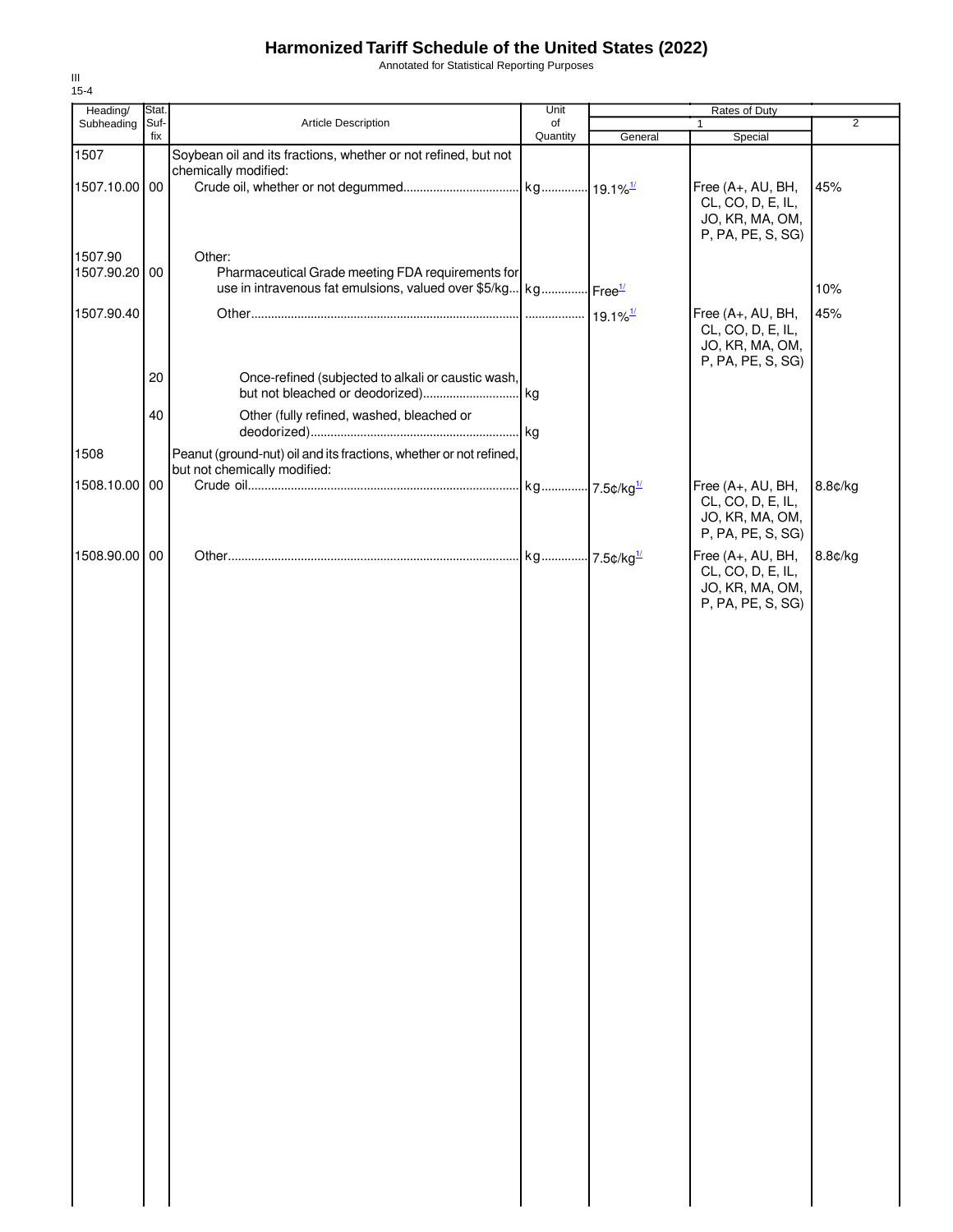Annotated for Statistical Reporting Purposes

| Heading/                 | Stat.       |                                                                | Unit           |                                                     | Rates of Duty                                                                          |                                          |
|--------------------------|-------------|----------------------------------------------------------------|----------------|-----------------------------------------------------|----------------------------------------------------------------------------------------|------------------------------------------|
| Subheading               | Suf-<br>fix | Article Description                                            | of<br>Quantity | General                                             | 1<br>Special                                                                           | $\overline{2}$                           |
| 1509                     |             | Olive oil and its fractions, whether or not refined, but not   |                |                                                     |                                                                                        |                                          |
| 1509.20                  |             | chemically modified:<br>Extra virgin olive oil:                |                |                                                     |                                                                                        |                                          |
| 1509.20.20               |             | Weighing with the immediate container under 18 kg              |                | 5¢/kg on<br>contents and<br>container <sup>3</sup>  | Free (A, AU, BH, CL,<br>CO, D, E, IL, JO,<br>KR, MA, OM, P,<br>PA, PE, S, SG)          | 17.6¢/kg on<br>contents and<br>container |
|                          | 30          |                                                                |                |                                                     |                                                                                        |                                          |
|                          | 90          |                                                                |                |                                                     |                                                                                        |                                          |
| 1509.20.90               |             |                                                                |                | $3.4$ c/kg $\frac{1}{2}$                            | Free (A, AU, BH, CL,<br>CO, D, E, IL, JO,<br>KR, MA, OM, P,                            | 14.3¢/kg                                 |
|                          | 30          |                                                                |                |                                                     | PA, PE, S, SG)                                                                         |                                          |
|                          | 90          |                                                                |                |                                                     |                                                                                        |                                          |
| 1509.30                  |             | Virgin olive oil:                                              |                |                                                     |                                                                                        |                                          |
| 1509.30.20               |             | Weighing with the immediate container under 18 kg              |                | 5¢/kg on<br>contents and<br>container <sup>3/</sup> | Free (A, AU, BH, CL,<br>CO, D, E, IL, JO,<br>KR, MA, OM, P,<br>PA, PE, S, SG)          | 17.6¢/kg on<br>contents and<br>container |
|                          | 30          |                                                                |                |                                                     |                                                                                        |                                          |
|                          | 90          |                                                                |                |                                                     |                                                                                        |                                          |
| 1509.30.90               |             |                                                                |                | $3.4$ ¢/kg $^{1/2}$                                 | Free (A, AU, BH, CL, 14.3¢/kg<br>CO, D, E, IL, JO,<br>KR, MA, OM, P,<br>PA, PE, S, SG) |                                          |
|                          | 30          |                                                                |                |                                                     |                                                                                        |                                          |
|                          | 90          |                                                                |                |                                                     |                                                                                        |                                          |
| 1509.40<br>1509.40.20    |             | Other virgin olive oils:                                       |                |                                                     | Free (A, AU, BH, CL,                                                                   | 17.6¢/kg on                              |
|                          |             |                                                                |                | contents and<br>container <sup>3/</sup>             | CO, D, E, IL, JO,<br>KR, MA, OM, P,<br>PA, PE, S, SG)                                  | contents and<br>container                |
|                          | 30          |                                                                |                |                                                     |                                                                                        |                                          |
| 1509.40.90               | 90          |                                                                |                |                                                     |                                                                                        |                                          |
|                          |             |                                                                |                | $3.4$ ¢/kg $\frac{1}{2}$                            | Free (A, AU, BH, CL,<br>CO, D, E, IL, JO,<br>KR, MA, OM, P,<br>PA, PE, S, SG)          | 14.3¢/kg                                 |
|                          | 30          |                                                                | kg             |                                                     |                                                                                        |                                          |
|                          | 90          |                                                                |                |                                                     |                                                                                        |                                          |
| 1509.90<br>1509.90.20 00 |             | Other:<br>Weighing with the immediate container under 18 kg kg |                | 5¢/kg on<br>contents and<br>container <sup>3/</sup> | Free (A, AU, BH, CL,<br>CO, D, E, IL, JO,<br>KR, MA, OM, P,<br>PA, PE, S, SG)          | 17.6¢/kg on<br>contents and<br>container |
| 1509.90.40 00            |             |                                                                |                |                                                     | Free (A, AU, BH, CL,<br>CO, D, E, IL, JO,<br>KR, MA, OM, P,<br>PA, PE, S, SG)          | 14.3¢/kg                                 |
|                          |             |                                                                |                |                                                     |                                                                                        |                                          |
|                          |             |                                                                |                |                                                     |                                                                                        |                                          |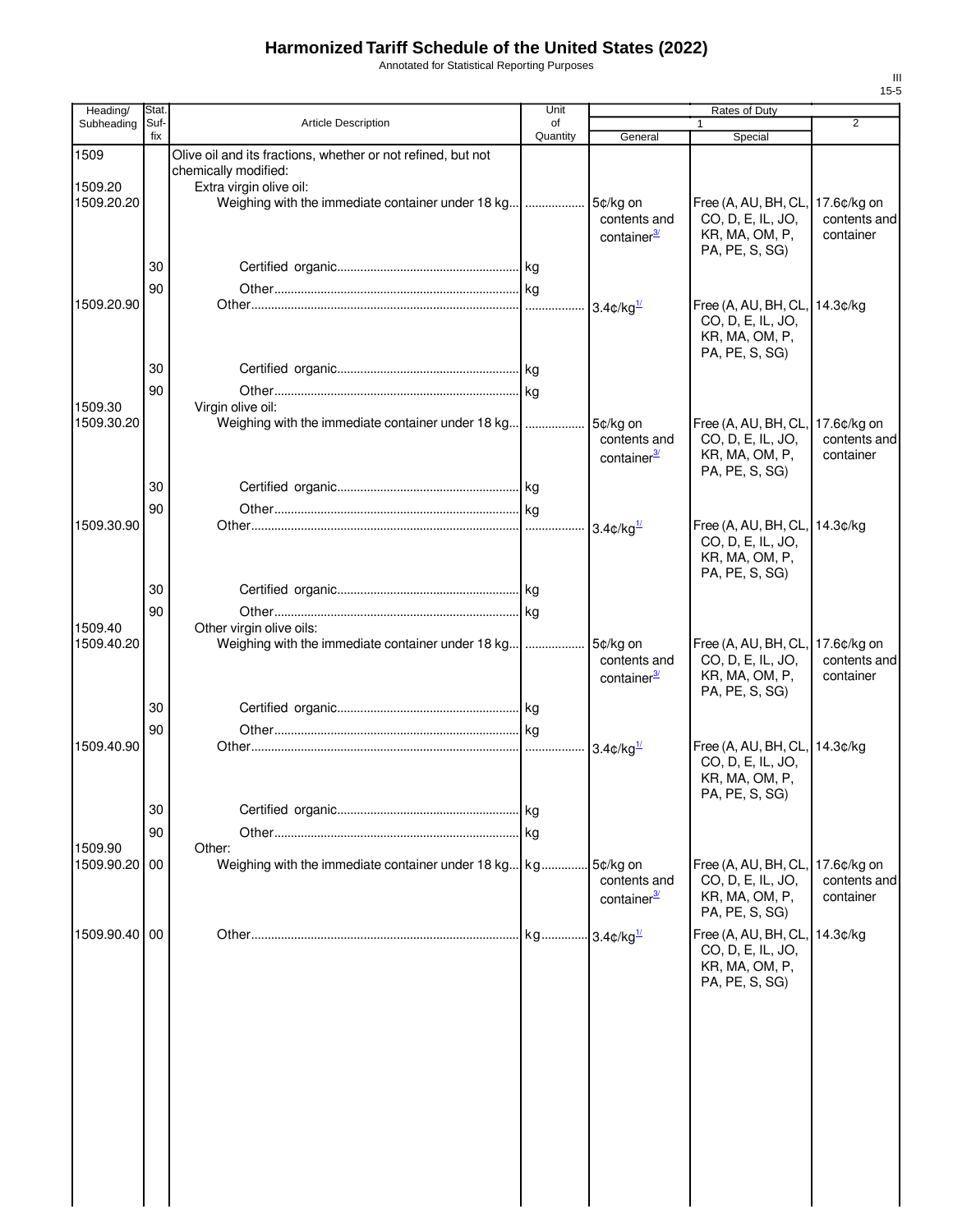Annotated for Statistical Reporting Purposes

| Heading/                 | Stat.       |                                                                                                                                                                                                                                            | Unit           |                                         | Rates of Duty                                                                             |                           |
|--------------------------|-------------|--------------------------------------------------------------------------------------------------------------------------------------------------------------------------------------------------------------------------------------------|----------------|-----------------------------------------|-------------------------------------------------------------------------------------------|---------------------------|
| Subheading               | Suf-<br>fix | Article Description                                                                                                                                                                                                                        | of<br>Quantity | General                                 | $\mathbf{1}$<br>Special                                                                   | $\overline{2}$            |
| 1510<br>1510.10          |             | Other oils and their fractions, obtained solely from olives,<br>whether or not refined, but not chemically modified, including<br>blends of these oils and fractions with oils or fractions of<br>heading 1509:<br>Crude olive pomace oil: |                |                                         |                                                                                           |                           |
| 1510.10.10 00            |             |                                                                                                                                                                                                                                            |                | contents and<br>container <sup>4/</sup> | Free (A, AU, BH, CL, 17.6¢/kg on<br>CO, D, E, IL, JO,<br>KR, MA, OM, P,<br>PA, PE, S, SG) | contents and<br>container |
| 1510.10.90 00            |             |                                                                                                                                                                                                                                            |                |                                         | Free (A, AU, BH, CL, 14.3¢/kg<br>CO, D, E, IL, JO,<br>KR, MA, OM, P,<br>PA, PE, S, SG)    |                           |
| 1510.90<br>1510.90.10 00 |             | Other:                                                                                                                                                                                                                                     |                |                                         |                                                                                           | Free                      |
| 1510.90.20 00            |             | Other:<br>Weighing with the immediate container under 18                                                                                                                                                                                   |                |                                         |                                                                                           |                           |
|                          |             |                                                                                                                                                                                                                                            | kg 5¢/kg on    | contents and<br>container <sup>4/</sup> | Free (A, AU, BH, CL, 17.6¢/kg on<br>CO, D, E, IL, JO,<br>KR, MA, OM, P,<br>PA, PE, S, SG) | contents and<br>container |
| 1510.90.90 00            |             |                                                                                                                                                                                                                                            |                |                                         | Free (A, AU, BH, CL,<br>CO, D, E, IL, JO,<br>KR, MA, OM, P,<br>PA, PE, S, SG)             | 14.3¢/kg                  |
| 1511                     |             | Palm oil and its fractions, whether or not refined, but not<br>chemically modified:                                                                                                                                                        |                |                                         |                                                                                           |                           |
| 1511.10.00 00            |             |                                                                                                                                                                                                                                            |                |                                         |                                                                                           | Free                      |
| 1511.90.00 00            |             |                                                                                                                                                                                                                                            |                |                                         |                                                                                           | Free                      |
|                          |             |                                                                                                                                                                                                                                            |                |                                         |                                                                                           |                           |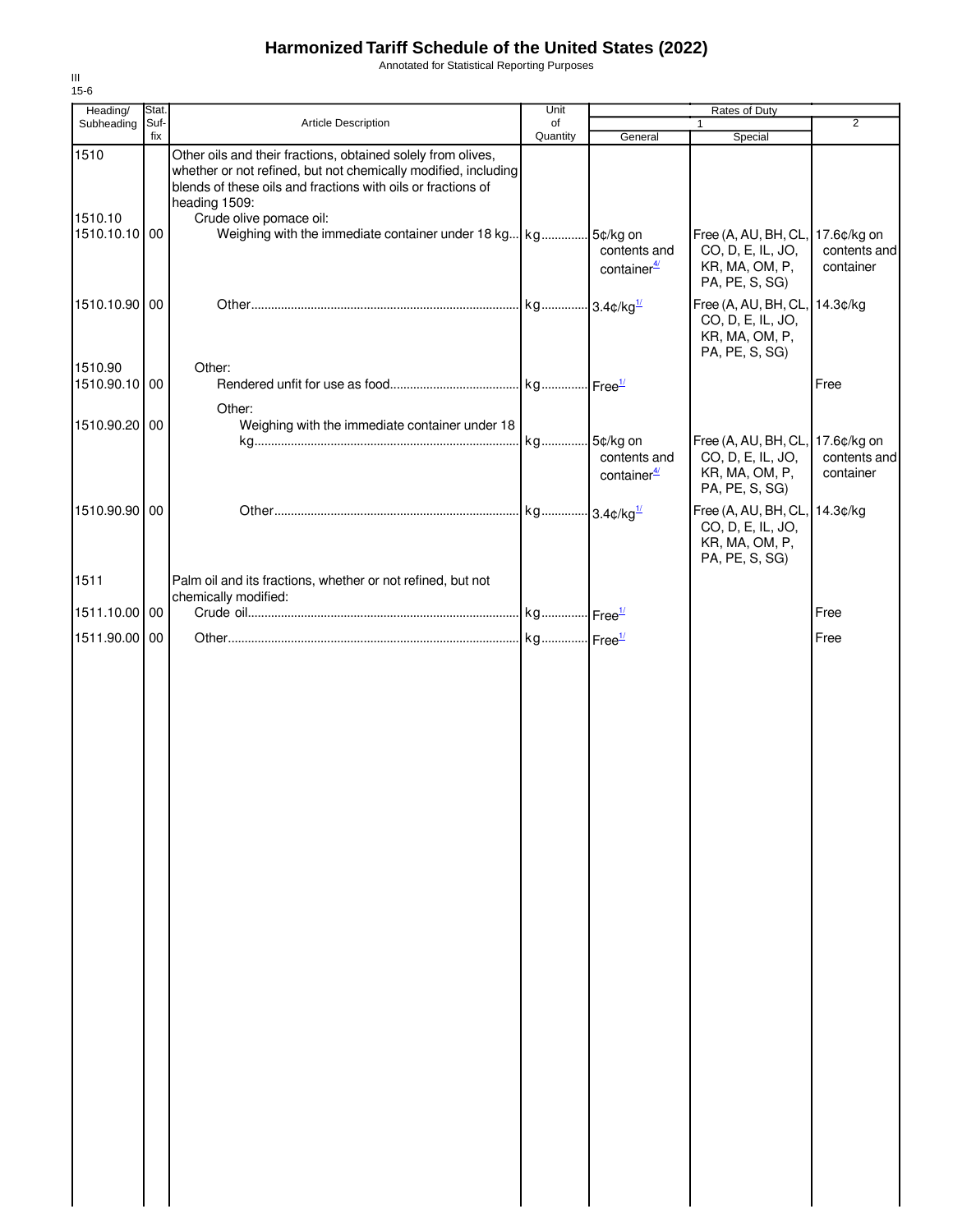Annotated for Statistical Reporting Purposes

| Heading/      | Stat.       |                                                                                                                                                                                       | Unit           |         | Rates of Duty                                                                                                  |                 |
|---------------|-------------|---------------------------------------------------------------------------------------------------------------------------------------------------------------------------------------|----------------|---------|----------------------------------------------------------------------------------------------------------------|-----------------|
| Subheading    | Suf-<br>fix | <b>Article Description</b>                                                                                                                                                            | of<br>Quantity | General | 1<br>Special                                                                                                   | 2               |
| 1512          |             | Sunflower-seed, safflower or cottonseed oil, and fractions<br>thereof, whether or not refined, but not chemically modified:<br>Sunflower-seed or safflower oil and fractions thereof: |                |         |                                                                                                                |                 |
| 1512.11.00    |             |                                                                                                                                                                                       |                |         | CL, CO, D, E, IL,<br>JO, KR, MA, OM,<br>P, PA, PE, S, SG)                                                      | $9.9¢/kg + 20%$ |
|               | 20          |                                                                                                                                                                                       |                |         |                                                                                                                |                 |
|               | 40          |                                                                                                                                                                                       |                |         |                                                                                                                |                 |
| 1512.19.00    |             |                                                                                                                                                                                       |                |         | $1.7$ ¢/kg + 3.4% <sup>1/</sup> Free (A+, AU, BH,<br>CL, CO, D, E, IL,<br>JO, KR, MA, OM,<br>P, PA, PE, S, SG) | $9.9¢/kg + 20%$ |
|               | 20          |                                                                                                                                                                                       |                |         |                                                                                                                |                 |
|               | 40          |                                                                                                                                                                                       |                |         |                                                                                                                |                 |
| 1512.21.00 00 |             | Cottonseed oil and its fractions:<br>Crude oil, whether or not gossypol has been                                                                                                      |                |         |                                                                                                                |                 |
|               |             |                                                                                                                                                                                       |                |         | Free (A+, AU, BH,<br>CL, CO, D, E, IL,<br>JO, KR, MA, OM,<br>P, PA, PE, S, SG)                                 | 6.6¢/kg         |
| 1512.29.00    |             |                                                                                                                                                                                       |                |         | Free (A+, AU, BH,<br>CL, CO, D, E, IL,<br>JO, KR, MA, OM,<br>P, PA, PE, S, SG)                                 | $6.6$ ¢/kg      |
|               | 20          | Once-refined (subjected to alkalai or caustic wash,                                                                                                                                   |                |         |                                                                                                                |                 |
|               | 40          | Other (fully refined, washed, bleached or                                                                                                                                             |                |         |                                                                                                                |                 |
| 1513          |             | Coconut (copra), palm kernel or babassu oil, and fractions<br>thereof, whether or not refined, but not chemically modified:<br>Coconut (copra) oil and its fractions:                 |                |         |                                                                                                                |                 |
| 1513.11.00 00 |             |                                                                                                                                                                                       |                |         |                                                                                                                | 4.4¢/kg         |
| 1513.19.00 00 |             |                                                                                                                                                                                       |                |         |                                                                                                                | $4.4$ ¢/kg      |
| 1513.21.00 00 |             | Palm kernel or babassu oil and fractions thereof:                                                                                                                                     |                |         |                                                                                                                | 2.2¢/kg         |
|               |             |                                                                                                                                                                                       |                |         |                                                                                                                |                 |
| 1513.29.00 00 |             |                                                                                                                                                                                       |                |         |                                                                                                                | 2.2¢/kg         |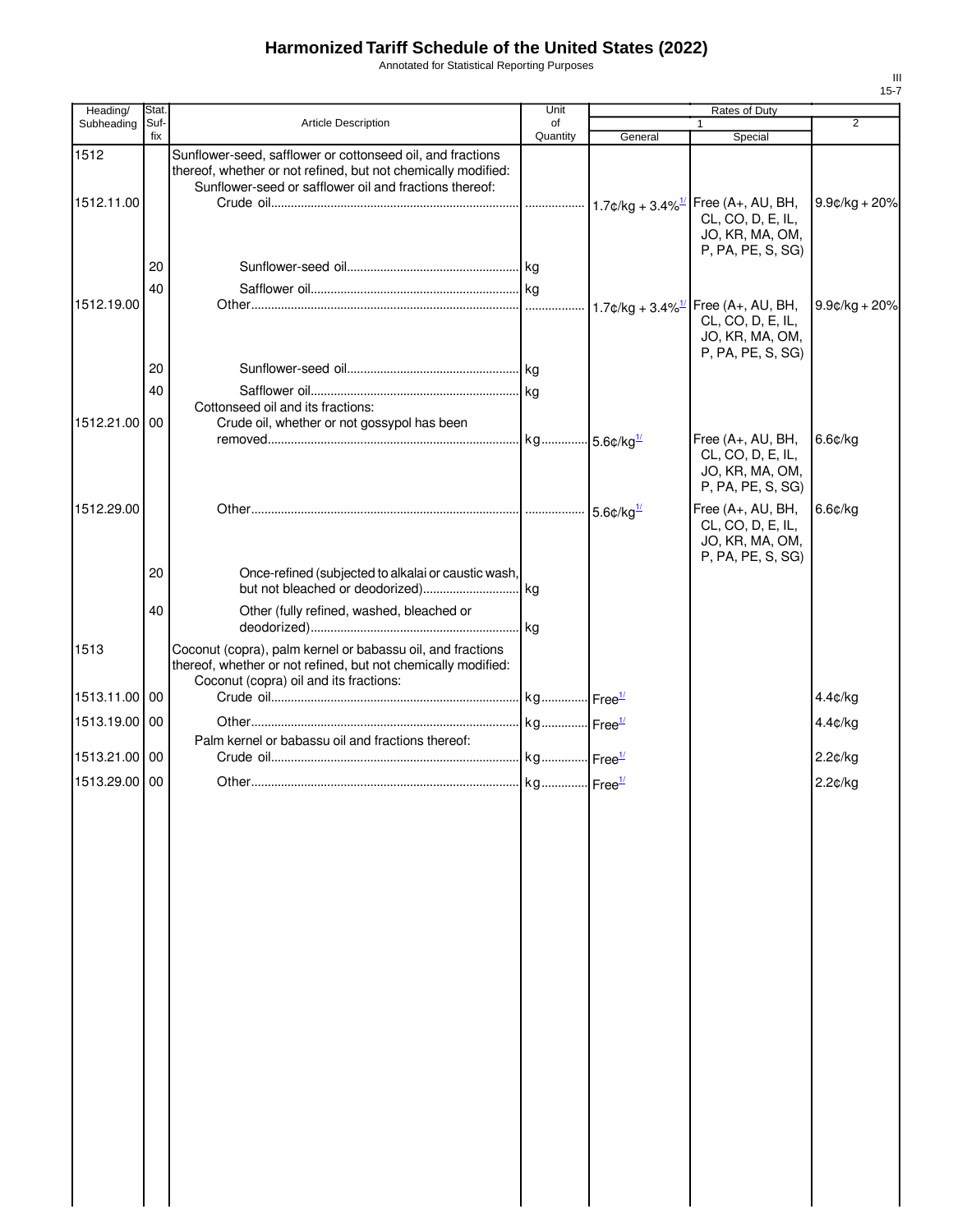Annotated for Statistical Reporting Purposes

| Heading/                 | Stat.       |                                                                                                                | Unit                  |                       | Rates of Duty                                                                  |                |
|--------------------------|-------------|----------------------------------------------------------------------------------------------------------------|-----------------------|-----------------------|--------------------------------------------------------------------------------|----------------|
| Subheading               | Suf-<br>fix | Article Description                                                                                            | of<br>Quantity        |                       | 1                                                                              | $\overline{2}$ |
| 1514                     |             | Rapeseed, colza or mustard oil, and fractions thereof, whether<br>or not refined, but not chemically modified: |                       | General               | Special                                                                        |                |
| 1514.11.00 00            |             | Low erucic acid rape or colza oil and its fractions:                                                           | kg 6.4% <sup>1/</sup> |                       | Free (A+, AU, BH,<br>CL, CO, D, E, IL,<br>JO, KR, MA, OM,<br>P, PA, PE, S, SG) | 22.5%          |
| 1514.19.00 00            |             |                                                                                                                |                       |                       | Free (A+, AU, BH,<br>CL, CO, D, E, IL,<br>JO, KR, MA, OM,<br>P, PA, PE, S, SG) | 22.5%          |
| 1514.91<br>1514.91.10 00 |             | Other:<br>Crude oil:<br>Imported to be used in the manufacture of rubber                                       |                       |                       |                                                                                |                |
|                          |             |                                                                                                                |                       |                       |                                                                                | 1.8¢/kg        |
| 1514.91.90               |             |                                                                                                                |                       |                       | Free (A+, AU, BH,<br>CL, CO, D, E, IL,<br>JO, KR, MA, OM,<br>P, PA, PE, S, SG) | 22.5%          |
|                          | 10          |                                                                                                                |                       |                       |                                                                                |                |
| 1514.99<br>1514.99.10 00 | 20          | Other:                                                                                                         |                       |                       |                                                                                |                |
|                          |             | Imported to be used in the manufacture of rubber<br>Other:                                                     |                       |                       |                                                                                | 1.8¢/kg        |
| 1514.99.50               |             |                                                                                                                |                       |                       | Free (A+, AU, BH,<br>CL, CO, D, E, IL,<br>JO, KR, MA, OM,<br>P, PA, PE, S, SG) | 9.92¢/kg       |
|                          | 10          | Rape or colza oil and its fractions kg                                                                         |                       |                       |                                                                                |                |
|                          | 20          | Mustard seed oil and its fractions kg                                                                          |                       |                       |                                                                                |                |
| 1514.99.90               |             |                                                                                                                |                       | $6.4\%$ <sup>6/</sup> | Free (A+, AU, BH,<br>CL, CO, D, E, IL,<br>JO, KR, MA, OM,<br>P, PA, PE, S, SG) | 22.5%          |
|                          | 10          | Rape or colza oil and its fractions kg                                                                         |                       |                       |                                                                                |                |
|                          | 20          | Mustard seed oil and its fractions kg                                                                          |                       |                       |                                                                                |                |
|                          |             |                                                                                                                |                       |                       |                                                                                |                |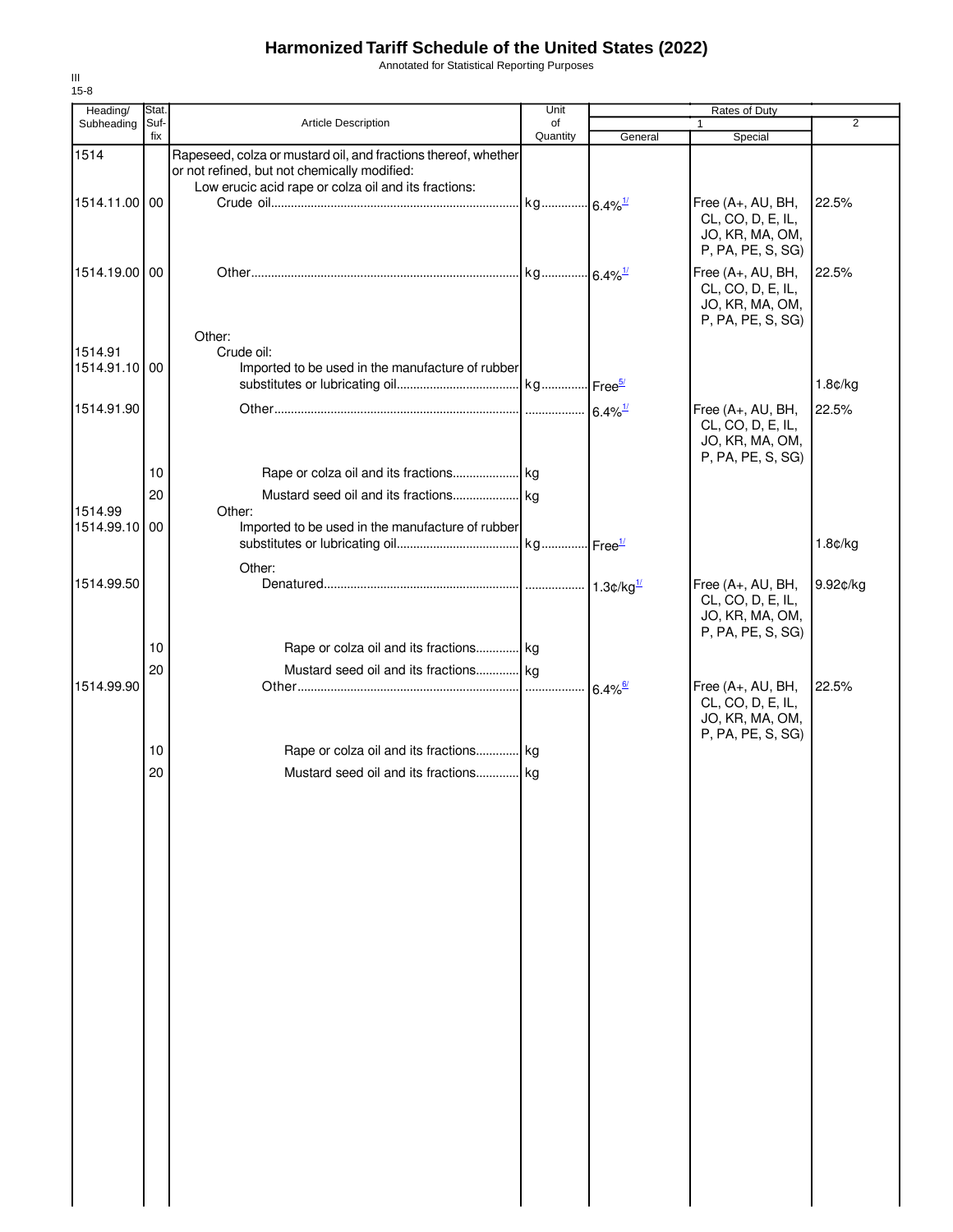Annotated for Statistical Reporting Purposes

| Heading/                 | Stat.       |                                                                                                                                                         | Unit           | Rates of Duty         |                                                                                       |                |
|--------------------------|-------------|---------------------------------------------------------------------------------------------------------------------------------------------------------|----------------|-----------------------|---------------------------------------------------------------------------------------|----------------|
| Subheading               | Suf-<br>fix | <b>Article Description</b>                                                                                                                              | of<br>Quantity | General               | Special                                                                               | $\overline{2}$ |
| 1515                     |             | Other fixed vegetable or microbial fats and oils (including jojoba<br>oil) and their fractions, whether or not refined, but not<br>chemically modified: |                |                       |                                                                                       |                |
| 1515.11.00 00            |             | Linseed oil and its fractions:                                                                                                                          |                |                       | Free (A+, AU, BH,<br>CL, CO, D, E, IL,<br>JO, KR, MA, OM,<br>P, PA, PE, S, SG)        | 9.9¢/kg        |
| 1515.19.00 00            |             |                                                                                                                                                         |                |                       | Free (A+, AU, BH,<br>CL, CO, D, E, IL,<br>JO, KR, MA, OM,<br>P, PA, PE, S, SG)        | 9.9¢/kg        |
| 1515.21.00 00            |             | Corn (maize) oil and its fractions:                                                                                                                     |                |                       | Free (A+, AU, BH,<br>CL, CO, D, E, IL,<br>JO, KR, MA, OM,<br>P, PA, PE, S, SG)        | 20%            |
| 1515.29.00               |             |                                                                                                                                                         |                |                       | Free (A+, AU, BH,<br>CL, CO, D, E, IL,<br>JO, KR, MA, OM,<br>P, PA, PE, S, SG)        | 20%            |
|                          | 20          | Once-refined (subjected to alkalai or caustic wash,                                                                                                     |                |                       |                                                                                       |                |
|                          | 40          | Other (fully refined, washed, bleached or                                                                                                               |                |                       |                                                                                       |                |
| 1515.30.00 00            |             |                                                                                                                                                         |                |                       |                                                                                       | $6.6$ ¢/kg     |
| 1515.50.00 00            |             |                                                                                                                                                         |                |                       | Free (A*, AU, BH,<br>CL, CO, D, E, IL,<br>JO, KR, MA, OM,<br>P, PA, PE, S, SG)        | $6.6$ ¢/kg     |
| 1515.60.05 00            |             |                                                                                                                                                         |                |                       | Free (A*, AU, BH,<br>CL, CO, D, E, IL,<br>JO, JP, KR, MA,<br>OM, P, PA, PE, S,<br>SG) | 20%            |
| 1515.90<br>1515.90.21 00 |             | Other:                                                                                                                                                  |                |                       |                                                                                       | Free           |
| 1515.90.60 00            |             |                                                                                                                                                         |                |                       | Free (A*, AU, BH,                                                                     | 20%            |
|                          |             |                                                                                                                                                         |                |                       | CL, CO, D, E, IL,<br>JO, JP, KR, MA,<br>OM, P, PA, PE, S,<br>SG)                      |                |
| 1515.90.81               |             |                                                                                                                                                         |                | $3.2\%$ <sup>1/</sup> | Free (A*, AU, BH,<br>CL, CO, D, E, IL,<br>JO, JP, KR, MA,<br>OM, P, PA, PE, S,<br>SG) | 20%            |
|                          | 10          |                                                                                                                                                         |                |                       |                                                                                       |                |
|                          | 90          |                                                                                                                                                         |                |                       |                                                                                       |                |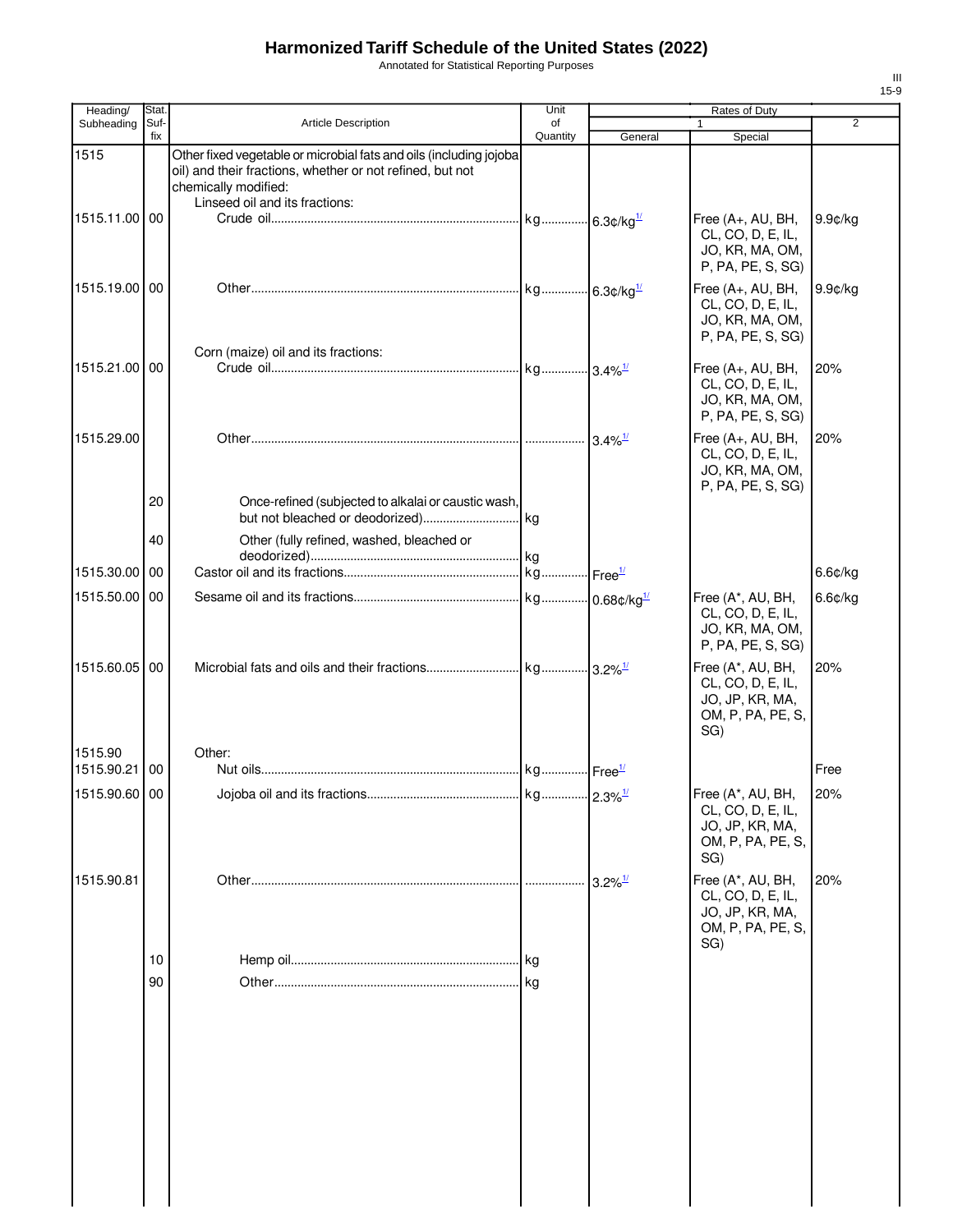Annotated for Statistical Reporting Purposes

| Heading/                 | Stat.           |                                                                                                                                                                                                                                  | Unit                   | Rates of Duty |                                                                                                     |                |
|--------------------------|-----------------|----------------------------------------------------------------------------------------------------------------------------------------------------------------------------------------------------------------------------------|------------------------|---------------|-----------------------------------------------------------------------------------------------------|----------------|
| Subheading               | Suf-            | Article Description                                                                                                                                                                                                              | of                     |               | $\mathbf{1}$                                                                                        | $\overline{2}$ |
| 1516                     | fix             | Animal, vegetable or microbial fats and oils and their fractions,<br>partly or wholly hydrogenated, inter-esterified, re-esterified or                                                                                           | Quantity               | General       | Special                                                                                             |                |
| 1516.10.00 00            |                 | elaidinized, whether or not refined, but not further prepared:                                                                                                                                                                   | kg 7¢/kg <sup>1/</sup> |               | Free (A, AU, BH, CL, 11¢/kg<br>CO, D, E, IL, JO,<br>KR, MA, OM, P,<br>PA, PE, S, SG)                |                |
| 1516.20<br>1516.20.10 00 |                 | Vegetable fats and oils and their fractions:                                                                                                                                                                                     |                        |               | Free (A+, AU, BH,<br>CL, CO, D, E, IL,<br>JO, KR, MA, OM,<br>P, PA, PE, S, SG)                      | 12.5%          |
| 1516.20.91               | $\overline{00}$ |                                                                                                                                                                                                                                  |                        |               | Free (A+, AU, BH,<br>CL, CO, D, E, IL,<br>JO, KR, MA, OM,                                           | 11¢/kg         |
| 1516.30.00 00            |                 |                                                                                                                                                                                                                                  |                        |               | P, PA, PE, S, SG)<br>Free (A+, AU, BH,<br>CL, CO, D, E, IL,<br>JO, KR, MA, OM,<br>P, PA, PE, S, SG) | 11¢/kg         |
| 1517                     |                 | Margarine; edible mixtures or preparations of animal, vegetable<br>or microbial fats or oils or of fractions of different fats or oils of<br>this chapter, other than edible fats or oils or their fractions of<br>heading 1516: |                        |               |                                                                                                     |                |
| 1517.10.00 00            |                 |                                                                                                                                                                                                                                  |                        |               | Free (A+, AU, BH,<br>CL, CO, D, E, IL,<br>JO, KR, MA, OM,<br>P, PA, PE, S, SG)                      | 31¢/kg         |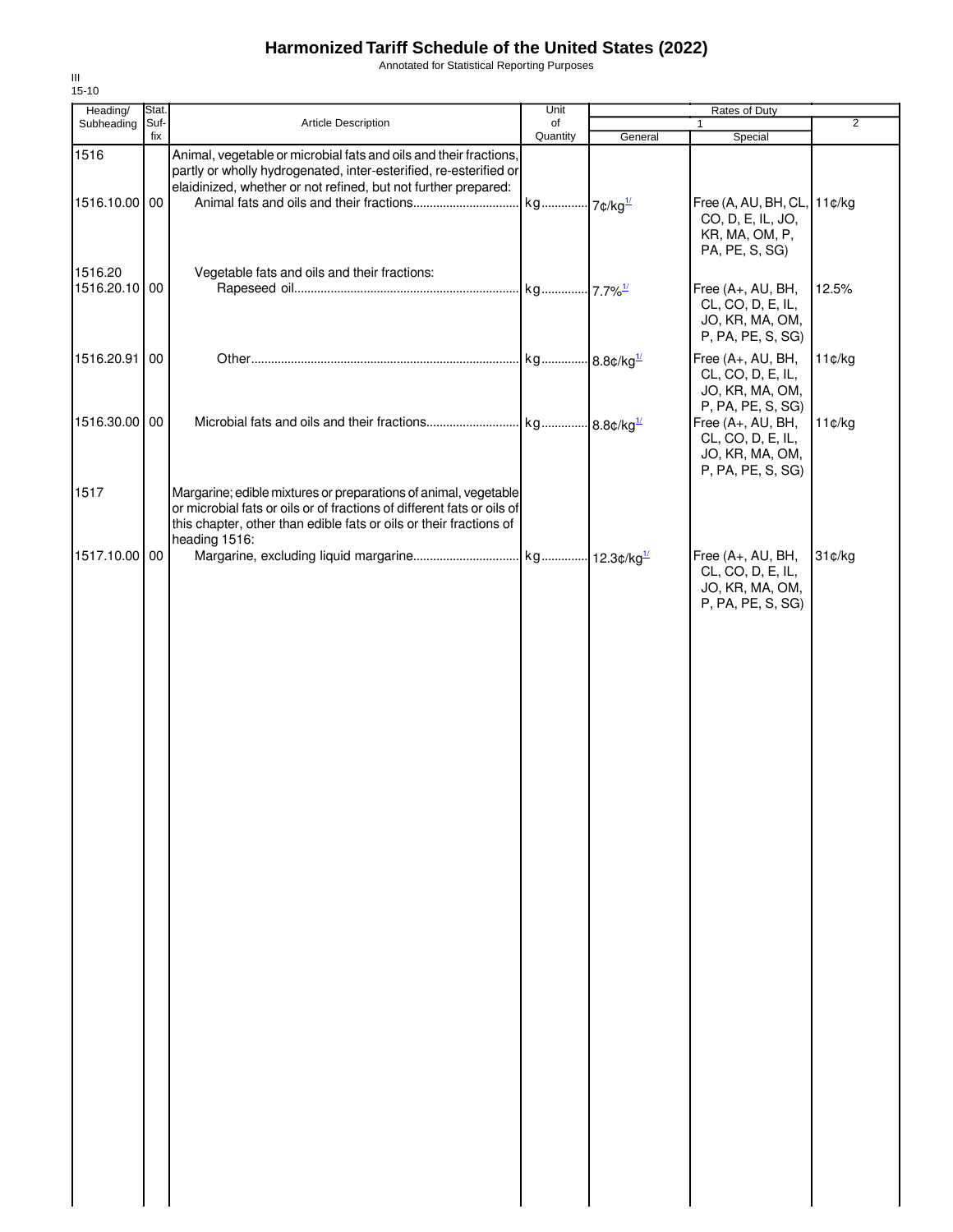Annotated for Statistical Reporting Purposes

| Heading/    | Stat.       |                                                                                                                                                                                                                                         | Unit           | Rates of Duty       |                                                             |                |  |
|-------------|-------------|-----------------------------------------------------------------------------------------------------------------------------------------------------------------------------------------------------------------------------------------|----------------|---------------------|-------------------------------------------------------------|----------------|--|
| Subheading  | Suf-<br>fix | Article Description                                                                                                                                                                                                                     | of<br>Quantity | General             | $\mathbf{1}$<br>Special                                     | $\overline{2}$ |  |
| 1517 (con.) |             | Margarine; edible mixtures or preparations of animal, vegetable<br>or microbial fats or oils or of fractions of different fats or oils of<br>this chapter, other than edible fats or oils or their fractions of<br>heading 1516: (con.) |                |                     |                                                             |                |  |
| 1517.90     |             | Other:<br>Artificial mixtures of two or more of the products                                                                                                                                                                            |                |                     |                                                             |                |  |
| 1517.90.10  |             | provided for in headings 1501 to 1515, inclusive:<br>Containing 5 percent or more by weight of soybean                                                                                                                                  |                |                     | Free (A, AU, BH, CL,<br>CO, D, E, IL, JO,                   | 45%            |  |
|             |             |                                                                                                                                                                                                                                         |                |                     | KR, MA, OM, P,<br>PA, PE, S, SG)                            |                |  |
|             | 20          |                                                                                                                                                                                                                                         |                |                     |                                                             |                |  |
|             | 40          | Baking or frying fats:                                                                                                                                                                                                                  |                |                     |                                                             |                |  |
|             | 60          |                                                                                                                                                                                                                                         |                |                     |                                                             |                |  |
|             | 80          |                                                                                                                                                                                                                                         |                |                     |                                                             |                |  |
| 1517.90.20  |             |                                                                                                                                                                                                                                         |                | $8\%$ <sup>1/</sup> | Free (A, AU, BH, CL,<br>CO, D, E, IL, JO,<br>KR, MA, OM, P, | 25%            |  |
|             | 20          |                                                                                                                                                                                                                                         |                |                     | PA, PE, S, SG)                                              |                |  |
|             |             | Baking or frying fats:                                                                                                                                                                                                                  |                |                     |                                                             |                |  |
|             | 40          |                                                                                                                                                                                                                                         |                |                     |                                                             |                |  |
|             | 60<br>80    |                                                                                                                                                                                                                                         |                |                     |                                                             |                |  |
|             |             |                                                                                                                                                                                                                                         |                |                     |                                                             |                |  |
|             |             |                                                                                                                                                                                                                                         |                |                     |                                                             |                |  |
|             |             |                                                                                                                                                                                                                                         |                |                     |                                                             |                |  |
|             |             |                                                                                                                                                                                                                                         |                |                     |                                                             |                |  |
|             |             |                                                                                                                                                                                                                                         |                |                     |                                                             |                |  |
|             |             |                                                                                                                                                                                                                                         |                |                     |                                                             |                |  |
|             |             |                                                                                                                                                                                                                                         |                |                     |                                                             |                |  |
|             |             |                                                                                                                                                                                                                                         |                |                     |                                                             |                |  |
|             |             |                                                                                                                                                                                                                                         |                |                     |                                                             |                |  |
|             |             |                                                                                                                                                                                                                                         |                |                     |                                                             |                |  |
|             |             |                                                                                                                                                                                                                                         |                |                     |                                                             |                |  |
|             |             |                                                                                                                                                                                                                                         |                |                     |                                                             |                |  |
|             |             |                                                                                                                                                                                                                                         |                |                     |                                                             |                |  |
|             |             |                                                                                                                                                                                                                                         |                |                     |                                                             |                |  |
|             |             |                                                                                                                                                                                                                                         |                |                     |                                                             |                |  |
|             |             |                                                                                                                                                                                                                                         |                |                     |                                                             |                |  |
|             |             |                                                                                                                                                                                                                                         |                |                     |                                                             |                |  |
|             |             |                                                                                                                                                                                                                                         |                |                     |                                                             |                |  |
|             |             |                                                                                                                                                                                                                                         |                |                     |                                                             |                |  |
|             |             |                                                                                                                                                                                                                                         |                |                     |                                                             |                |  |
|             |             |                                                                                                                                                                                                                                         |                |                     |                                                             |                |  |
|             |             |                                                                                                                                                                                                                                         |                |                     |                                                             |                |  |
|             |             |                                                                                                                                                                                                                                         |                |                     |                                                             |                |  |
|             |             |                                                                                                                                                                                                                                         |                |                     |                                                             |                |  |
|             |             |                                                                                                                                                                                                                                         |                |                     |                                                             |                |  |
|             |             |                                                                                                                                                                                                                                         |                |                     |                                                             |                |  |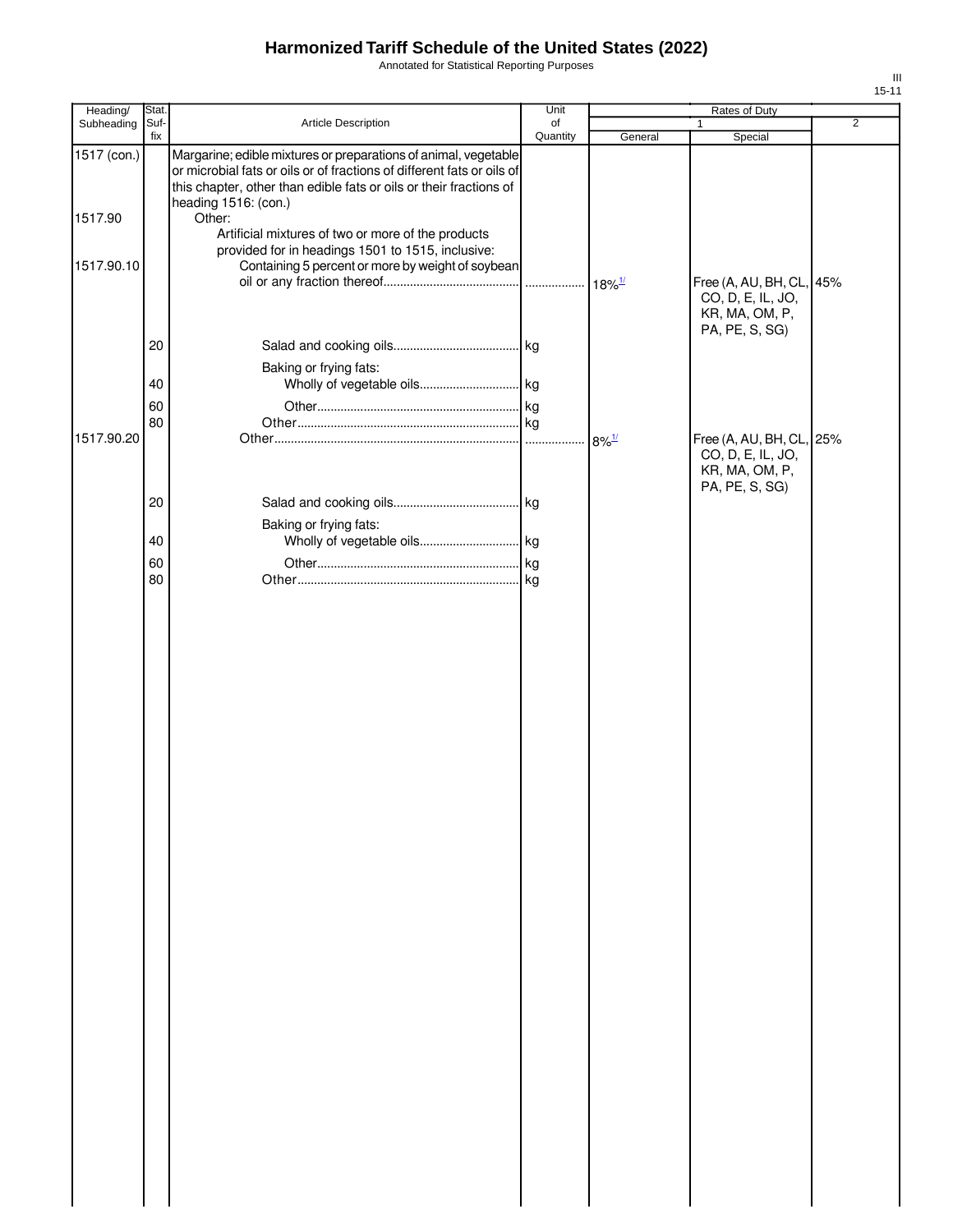Annotated for Statistical Reporting Purposes

| Heading/               | Stat.       |                                                                                                                                                                                                                                                          | Unit           | Rates of Duty                                |                                                                                                                                                                                                                                                     |                |
|------------------------|-------------|----------------------------------------------------------------------------------------------------------------------------------------------------------------------------------------------------------------------------------------------------------|----------------|----------------------------------------------|-----------------------------------------------------------------------------------------------------------------------------------------------------------------------------------------------------------------------------------------------------|----------------|
| Subheading             | Suf-<br>fix | Article Description                                                                                                                                                                                                                                      | of<br>Quantity | General                                      | $\mathbf{1}$<br>Special                                                                                                                                                                                                                             | $\overline{2}$ |
| 1517 (con.)<br>1517.90 |             | Margarine; edible mixtures or preparations of animal, vegetable<br>or microbial fats or oils or of fractions of different fats or oils of<br>this chapter, other than edible fats or oils or their fractions of<br>heading 1516: (con.)<br>Other: (con.) |                |                                              |                                                                                                                                                                                                                                                     |                |
| (con.)                 |             | Other:<br>Dairy products described in additional U.S. note                                                                                                                                                                                               |                |                                              |                                                                                                                                                                                                                                                     |                |
| 1517.90.45 00          |             | 1 to chapter 4:<br>Described in general note 15 of the tariff<br>schedule and entered pursuant to its                                                                                                                                                    |                |                                              | Free (A+, AU, BH,                                                                                                                                                                                                                                   | 11¢/kg         |
|                        |             |                                                                                                                                                                                                                                                          |                |                                              | CL, CO, D, E, IL,<br>JO, KR, MA, OM,<br>P, PA, PE, S, SG)                                                                                                                                                                                           |                |
| 1517.90.50 00          |             | Described in additional U.S. note 10 to chapter<br>4 and entered pursuant to its provisions kg                                                                                                                                                           | kg cmsc        | 11 $\frac{d}{dx}$                            | Free (A+, AU, BH,<br>CL, CO, D, E, IL,<br>JO, KR, MA, OM,<br>P, PA, PE, S, SG)                                                                                                                                                                      | 11¢/kg         |
| 1517.90.60 00          |             |                                                                                                                                                                                                                                                          | kg<br>kg cmsc  | 34.2 $\mathcal{L}/\mathsf{kg}$ <sup>1/</sup> | Free (BH, CL, JO,<br>KR, MA, OM, SG)<br>9.1¢/kg (PA)<br>10.2¢/kg (P)<br>See 9823.08.01-<br>$9823.08.38(S+)$<br>See 9913.04.25<br>(AU)<br>See 9915.04.30,<br>9915.04.40,<br>9915.04.64 (P+)<br>See 9917.04.20,<br>9917.04.28 (PE)<br>See 9918.04.60, | 40.2¢/kg       |
| 1517.90.90             |             |                                                                                                                                                                                                                                                          |                | $8.8$ ¢/kg $\frac{1}{2}$                     | 9918.04.68 (CO)<br>Free (A+, AU, BH,<br>CL, CO, D, E, IL,<br>JO, KR, MA, OM,<br>P, PA, PE, S, SG)                                                                                                                                                   | 11¢/kg         |
|                        | 15          | Partially hydrogenated salad and cooking                                                                                                                                                                                                                 | . kg           |                                              |                                                                                                                                                                                                                                                     |                |
|                        | 25          |                                                                                                                                                                                                                                                          |                |                                              |                                                                                                                                                                                                                                                     |                |
|                        | 85<br>90    | Cottonseed oil, wholly hydrogenated kg                                                                                                                                                                                                                   |                |                                              |                                                                                                                                                                                                                                                     |                |
|                        |             |                                                                                                                                                                                                                                                          |                |                                              |                                                                                                                                                                                                                                                     |                |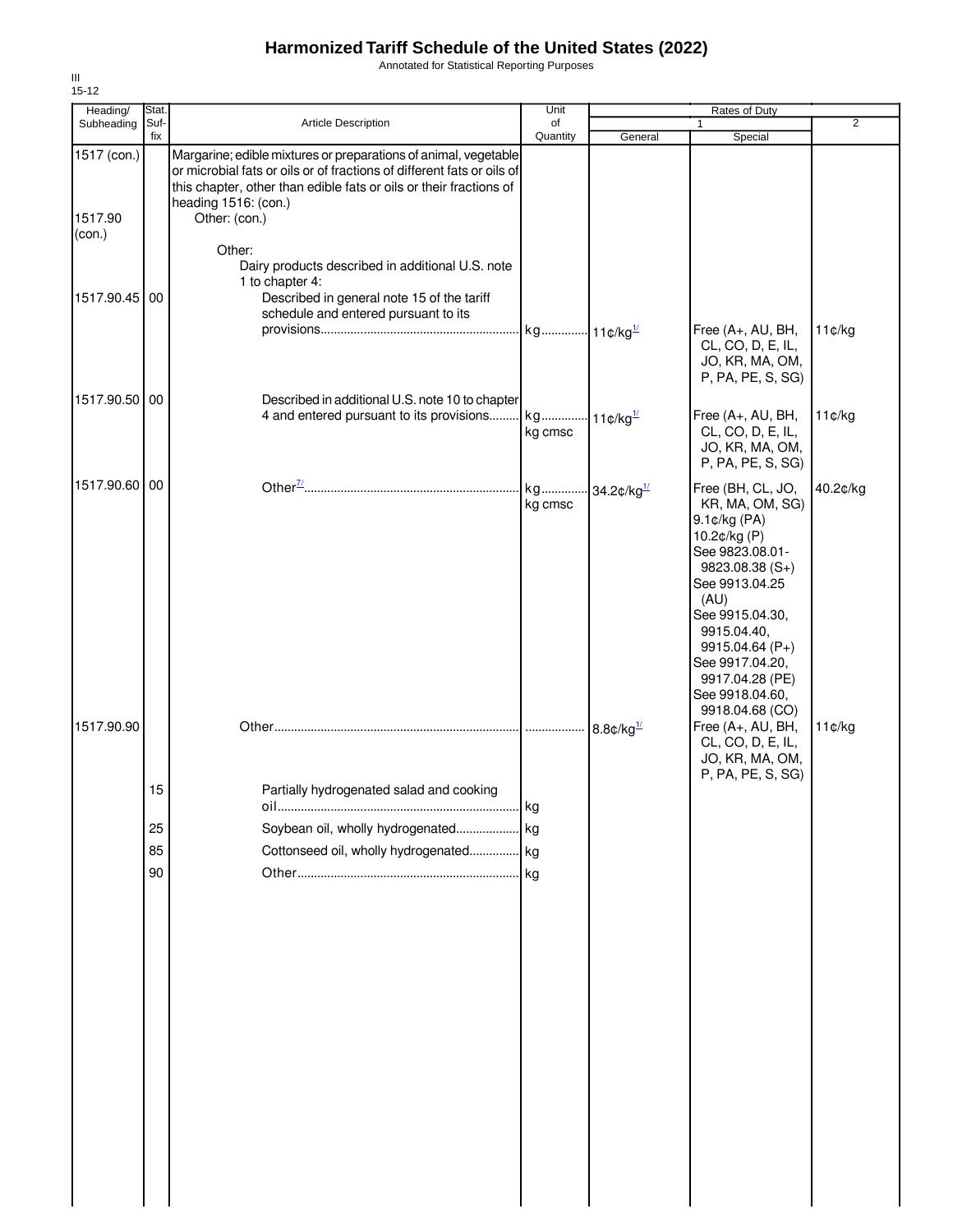Annotated for Statistical Reporting Purposes

| Heading/           | Stat.       |                                                                                                                                                                                                                                                                                                                                                                                                                                        | Unit           |         | Rates of Duty                                                                     |            |
|--------------------|-------------|----------------------------------------------------------------------------------------------------------------------------------------------------------------------------------------------------------------------------------------------------------------------------------------------------------------------------------------------------------------------------------------------------------------------------------------|----------------|---------|-----------------------------------------------------------------------------------|------------|
| Subheading         | Suf-<br>fix | Article Description                                                                                                                                                                                                                                                                                                                                                                                                                    | of<br>Quantity | General | Special                                                                           | 2          |
| 1518.00            |             | Animal, vegetable or microbial fats and oils and their fractions,<br>boiled, oxidized, dehydrated, sulfurized, blown, polymerized<br>by heat in vacuum or in inert gas or otherwise chemically<br>modified, excluding those of heading 1516; inedible mixtures<br>or preparations of animal, vegetable or microbial fats or oils or<br>of fractions of different fats or oils of this chapter, not elsewhere<br>specified or included: |                |         |                                                                                   |            |
| 1518.00.20 00      |             |                                                                                                                                                                                                                                                                                                                                                                                                                                        |                |         | Free (A+, AU, BH,<br>CL, CO, D, E, IL,<br>JO, KR, MA, OM,<br>P, PA, PE, S, SG)    | $9.9$ ¢/kg |
| 1518.00.40 00      |             |                                                                                                                                                                                                                                                                                                                                                                                                                                        |                |         | Free (A, AU, BH, CL, 25%<br>CO, D, E, IL, JO,<br>KR, MA, OM, P,<br>PA, PE, S, SG) |            |
|                    |             |                                                                                                                                                                                                                                                                                                                                                                                                                                        |                |         |                                                                                   | 2.2¢/kg    |
| 1521<br>1521.10.00 |             | Vegetable waxes (other than triglycerides), beeswax, other<br>insect waxes and spermaceti, whether or not refined or colored:                                                                                                                                                                                                                                                                                                          |                |         |                                                                                   | Free       |
|                    | 20          |                                                                                                                                                                                                                                                                                                                                                                                                                                        |                |         |                                                                                   |            |
|                    | 40          |                                                                                                                                                                                                                                                                                                                                                                                                                                        |                |         |                                                                                   |            |
|                    | 60          |                                                                                                                                                                                                                                                                                                                                                                                                                                        |                |         |                                                                                   |            |
| 1521.90            |             | Other:                                                                                                                                                                                                                                                                                                                                                                                                                                 |                |         |                                                                                   |            |
| 1521.90.20         | 00          |                                                                                                                                                                                                                                                                                                                                                                                                                                        |                |         | Free (A, AU, BH, CL, 30%<br>CO, D, E, IL, JO,<br>KR, MA, OM, P,<br>PA, PE, S, SG) |            |
| 1521.90.40 00      |             |                                                                                                                                                                                                                                                                                                                                                                                                                                        |                |         |                                                                                   | Free       |
| 1522.00.00         |             | 00 Degras; residues resulting from the treatment of fatty                                                                                                                                                                                                                                                                                                                                                                              |                |         | Free (A+, AU, BH,<br>CL, CO, D, E, IL,                                            | 30%        |
|                    |             |                                                                                                                                                                                                                                                                                                                                                                                                                                        |                |         | JO, KR, MA, OM,<br>P, PA, PE, S, SG)                                              |            |